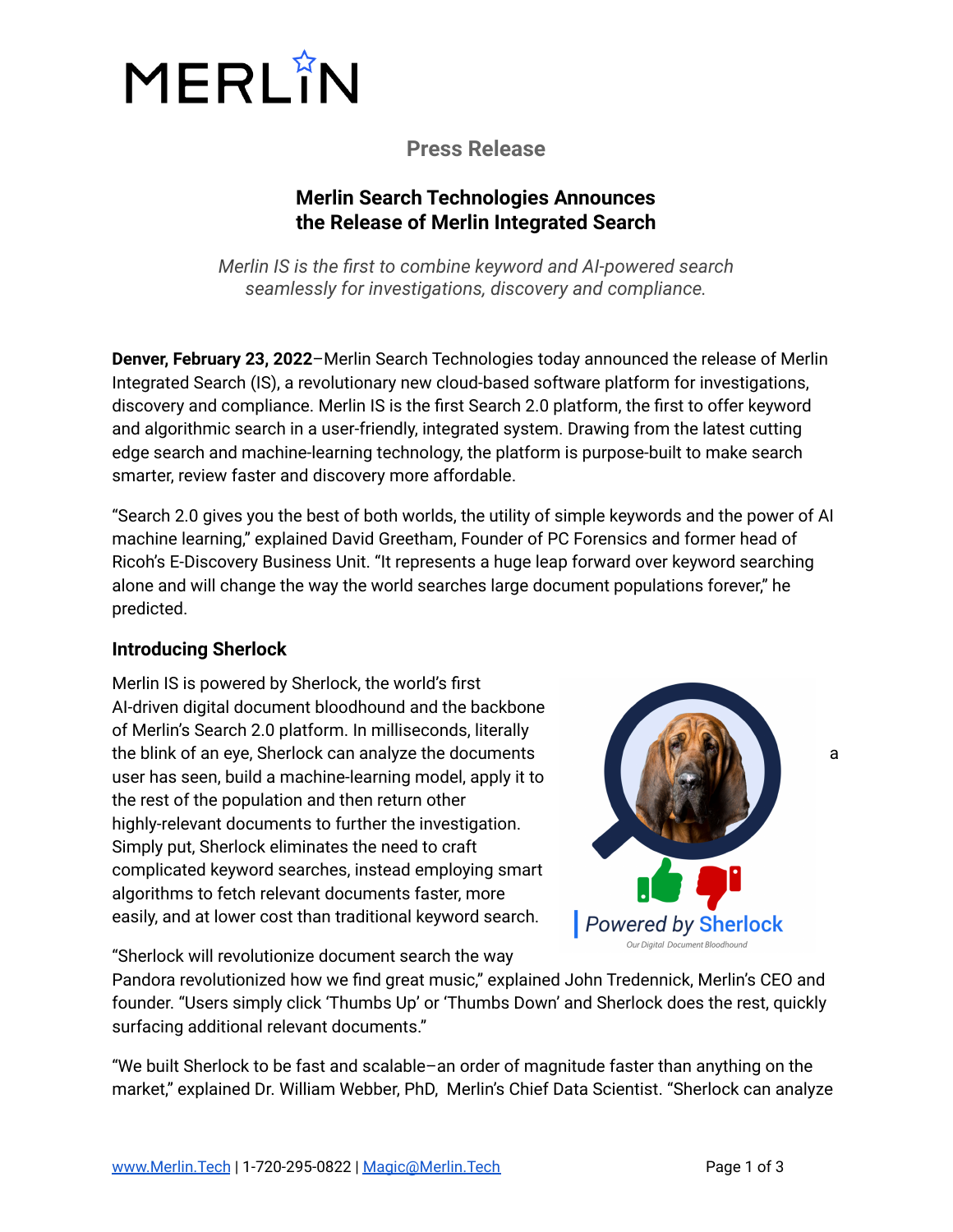

selected documents, build a machine-learning model, apply it to a million documents, and bring back more relevant documents in 100 milliseconds. That is faster than the blink of an eye. Sherlock can do ten million documents in a second," he explained.

#### **Rave Reviews for Sherlock**

Merlin IS is currently being used on a limited basis for several high-stakes regulatory matters as it transitions from beta. Initial reviews have been extremely positive:

"*Using Sherlock in a high stakes regulatory matter, we learned more about our documents in a few days than in months* with *another vendor. Merlin Integrated Search is excellent – saving time for* counsel *and costs for clients. We can't wait to do more with it!"*

Dara Tarkowski, partner and founder of Actuate Law.

*"I poked around using what I know are responsive docs and I put in a competitor name (not a* party *to the matter). I went into Sherlock and gave the thumbs up to a few documents and suddenly I saw highlighted terms that go straight to the heart of the matter. Sherlock knows what the case is about! What amazing magic is this? It's almost spooky."*

Deborah Temkin, CA, CFE, Managing Member of Trace Forensic Experts, a national investigations firm.

Sherlock can be used for a wide range of search needs, going well beyond e-discovery. "A large team from a major healthcare provider has been using the beta version for many months," Tredennick explained. "They believe Sherlock will be a game changer for searching medical records along with medical research. We are also working with senior people from a government agency in Singapore that is interested in using Sherlock for major criminal and civil investigations."

## **Awards**

Although a recent startup, Merlin has already been named a winner or is short listed for several upcoming legal innovation awards sponsored by the American Bar Association or American Lawyer Media. The Merlin team will be introducing Sherlock at the ABA Techshow in Chicago and will be presenting at ALM Legalweek in New York in March. Tredennick will also be joined by David Greetham and Deborah Temkin for an Emerging Technology presentation during Legalweek on Friday, March 11, 2022.

## **About Merlin Search Technologies**

Merlin is a cloud technology company developing AI software for investigations, e-discovery and compliance. Our flagship, Merlin Integrated Search, is the first Search 2.0 platform, the first to offer keyword and algorithmic search in a user-friendly, integrated system. It provides a faster,